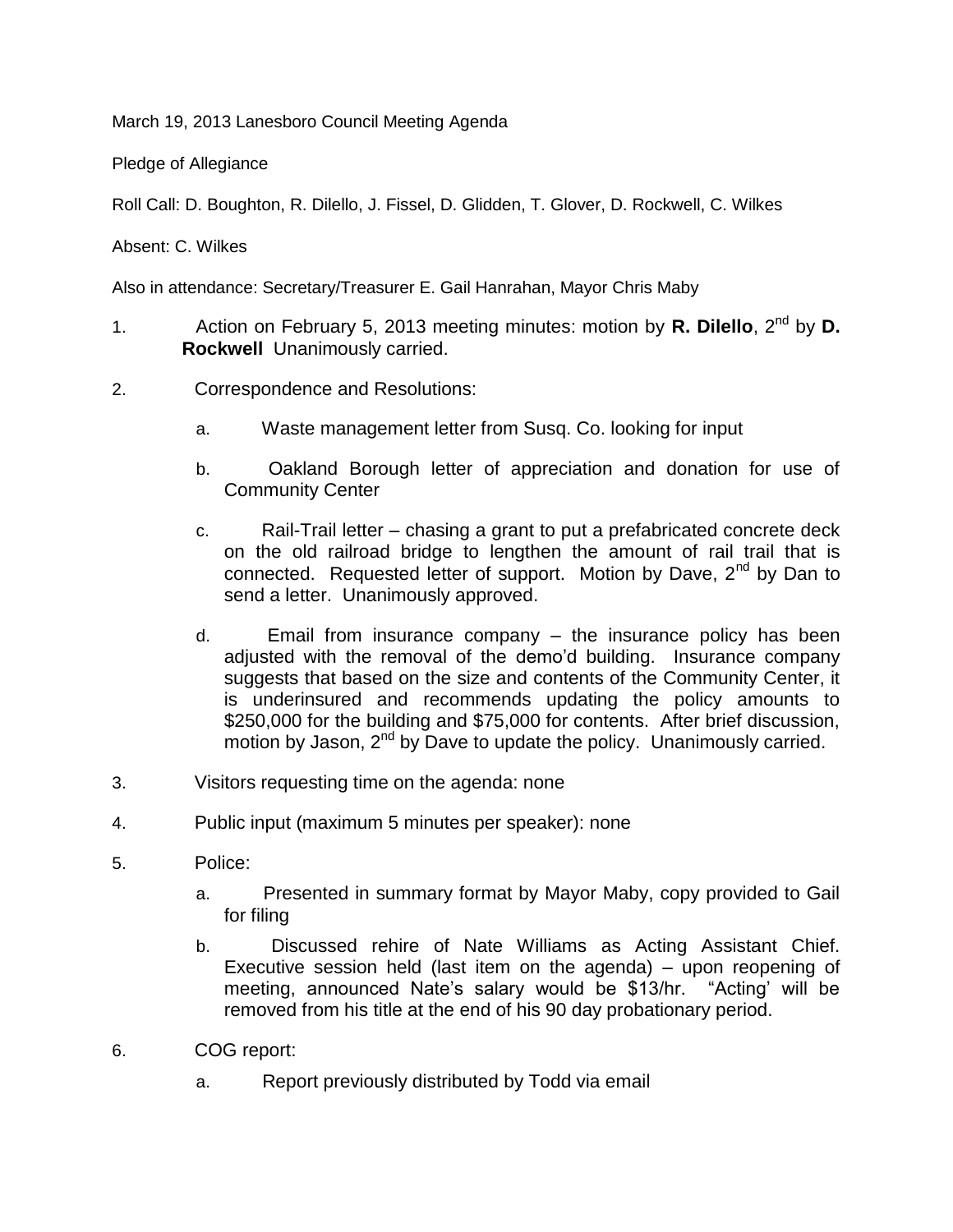- 7. Streets committee:
	- a. Multiple repairs made on the truck. U-joints were bad
	- b. Paving of Depot St should be occurring by the end of March; this will be by road use agreement Lanesboro has with the pipeline installer. If the paving work doesn't occur, Myron Dewitt will be asked to intervene.
- 8. Parks & recreation committee confirmed that Gail has sent a check to Harmony Township for the playground work. Gail noted that we haven't rec'd a bill yet for the plowing from them but will process it as soon as it comes in.
- 9. Sewer / Refuse committee:
	- a. Todd will speak with Clevelands about setting up a preventative maintenance program for the truck.
	- b. Dan stated the recycling bin is ok
	- c. Dan will contact Joe Schell about camera check of the leaking lateral on Viaduct St.
- 10. Community Center: nothing to report
- 11. Website: nothing to report
- 12. Bill review: \$8,600 bill from Tri-Boro (paid), no other bills beyond the ordinary monthly utility and gas bills
- 13. Old Business:
	- a. Swift Reach: only 42 sign ups so far. Further outreach needed.
	- b. Floodplain ordinance motion by Jason,  $2^{nd}$  by Regina. Unanimously passed on a roll call vote.
	- c. IPMC after discussion, topic tabled until this summer. Chris will coordinate a public meeting in which experts in the field will be brought it to address pros and cons regarding possible adoption.
- 14. New Business:
	- a. Sealed bid opening for office rebuild one bid rec'd, in the amount of \$34,500. Tentatively accepted but tabled until April 2 meeting to allow time for research on funding options.
	- b. 2013 proposed Budget
	- c. Discussion of horses at former Rigo property on Viaduct St. Area is zoned residential – no farm animals are allowed. Council asked Chris to